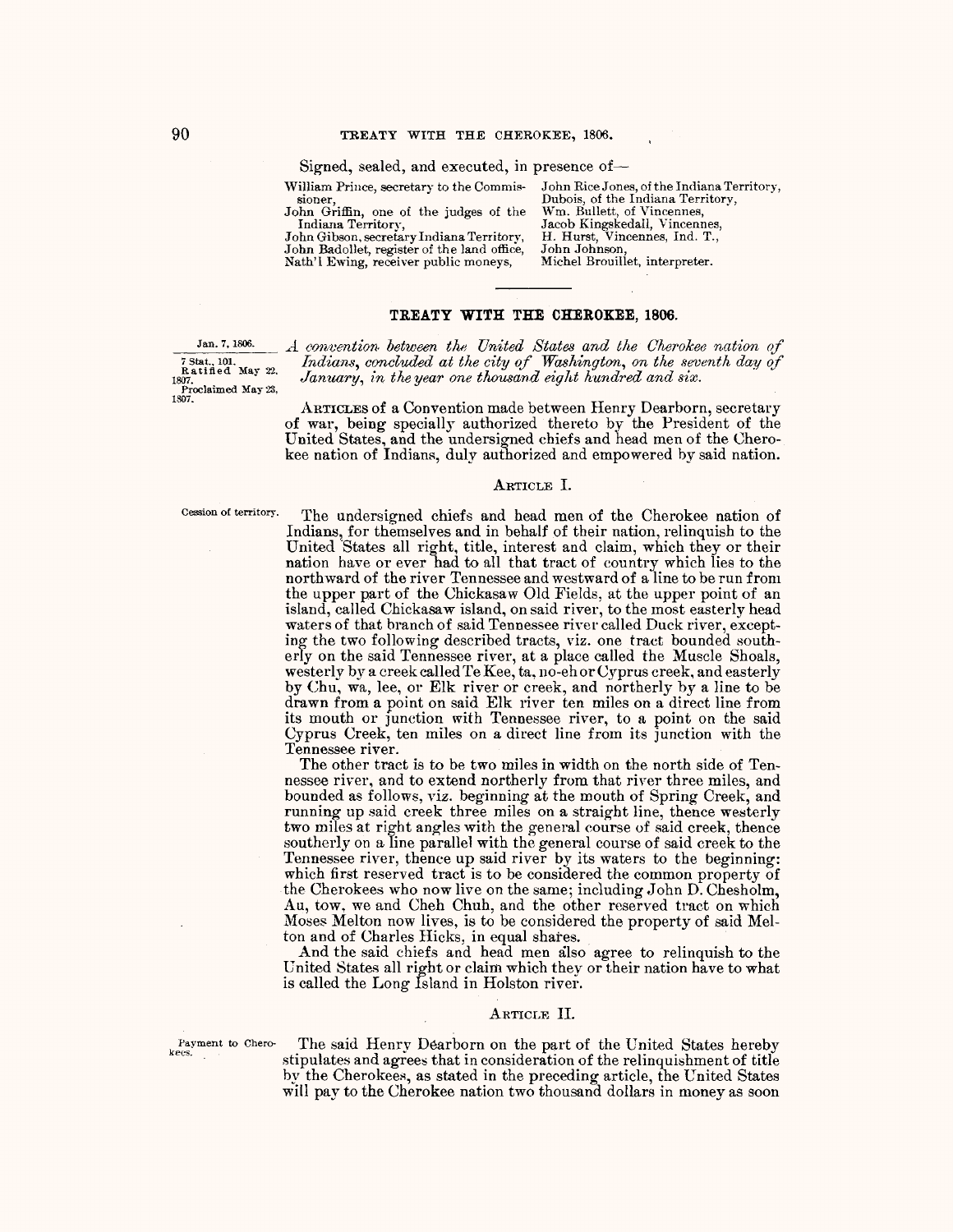as this convention shall be duly ratified by the government of the United States; and two thousand dollars in each of the four succeeding years, amounting in the whole to ten thousand dollars; and that a grist mill shall within one year from the date hereof, be built in the Cherokee country, for the use of the nation, at such place as shall be considered most convenient; that the said Cherokees shall be furnished with a machine for cleaning cotton; and also, that the old Cherokee chief, called the Black Fox, shall be paid annually one hundred dollars by the United States during his life.

## ARTICLE III.

It is also agreed on the part of the United States, that the govern- united Statesto use ment thereof will use its influence and best endeavors to prevail on the the Chickasaws in Chickasaw nation of Indians to agree to the following boundary between <sup>reterneed</sup><br>that nation and the Cherokees to the southward of the Tennessee river, viz. beginning at the mouth of Caney Creek near the lower part of the Muscle Shoals, and to run up said creek to its head, and in a direct line from thence to the Flat Stone or Rock, the old corner boundary.

But it is understood by the contracting parties that the United States do not engage to have the aforesaid line or boundary established, but only to endeavor *to* prevail on the Chickasaw nation to consent to such a line as the boundary beween the two nations.

#### ARTICLE IV.

It is further agreed on the part of the United States that the claims Further agreement which the Chickasaws may have to the two tracts reserved by the first article of this convention on the north side of the Tennessee river, shall be settled by the United States in such manner as will be equitable, and will secure to the Cherokees the title to the said reservations.

Done at the place, and on the day and year first above written.

| Henry Dearborn,             | [L. s.]                 | Broom, his x mark,       | [L. s.]      |
|-----------------------------|-------------------------|--------------------------|--------------|
| Double Head, his x mark,    | [L. S.] :               | John Jolly, his x mark,  | [L. s.]      |
| James Vanu, his x mark,     | $\lceil$ L. S. $\lceil$ | John Lowry, his x mark,  | [L. 8.]      |
| Tallotiskee, his x mark,    | L.S.                    | Red Bird, his x mark,    | L.S. $\vert$ |
| Chulioa, his x mark,        | L. S.                   | John Walker, his x mark, | L. 8.        |
| Sour Mush, his x mark,      | L. S. I                 | Young Wolf, his x mark,  | [L. 8.]      |
| Turtle at home, his x mark, | L. S.                   | Skeuha, his x mark,      | [L. S.]      |
| Katihu, his x mark,         | L. S.                   | Sequechu, his x mark,    | L.S.         |
| John McLemore, his x mark,  | L. S.                   | Wm. Showry, his x mark,  | L. S.        |

In presence of-

Return J. Meigs, Benjamin Hawkins,<br>Daniel Smith, John Smith, Andrew McClary, John McClarey.

I certify the foregoing convention has been faithfully interpreted. Charles Hicks, Interpreter.

*Elucidation of a convention with the Cherokee Nation.* Sept. 11, 1807.

7 Stat., 103.

WHEREAS, by the first article of a convention between the United  $_{22,1808}^{Prochaination, Apr.}$ States and the Cherokee nation, entered into at the city of Washington, on the seventh day of January, one thousand eight hundred and  $six$ , it was intended on the part of the Cherokee nation, and so understood by the Secretary of War, the commissioner on the part of the United States, to cede to the Umted States all the right, title and